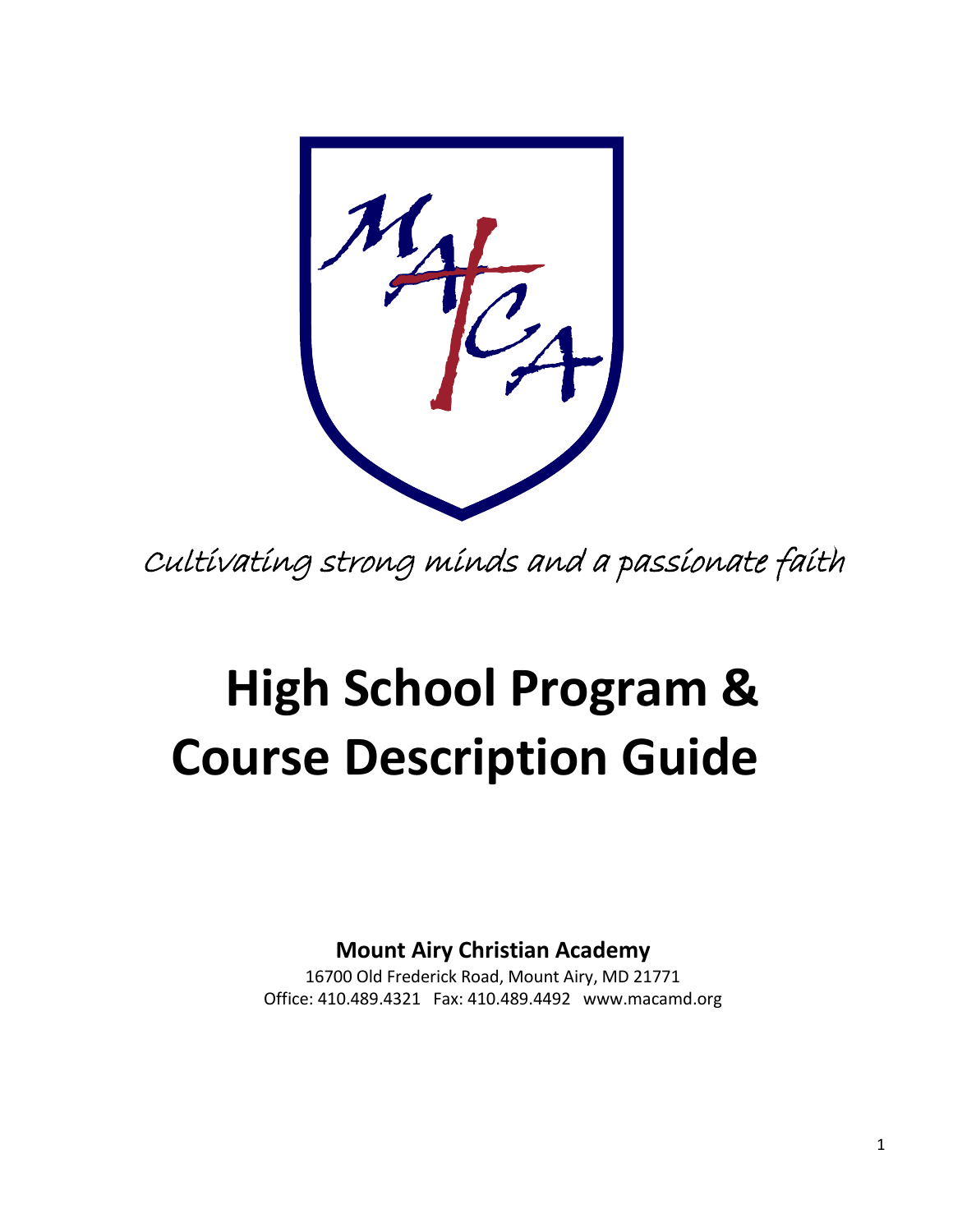# **TABLE OF CONTENTS**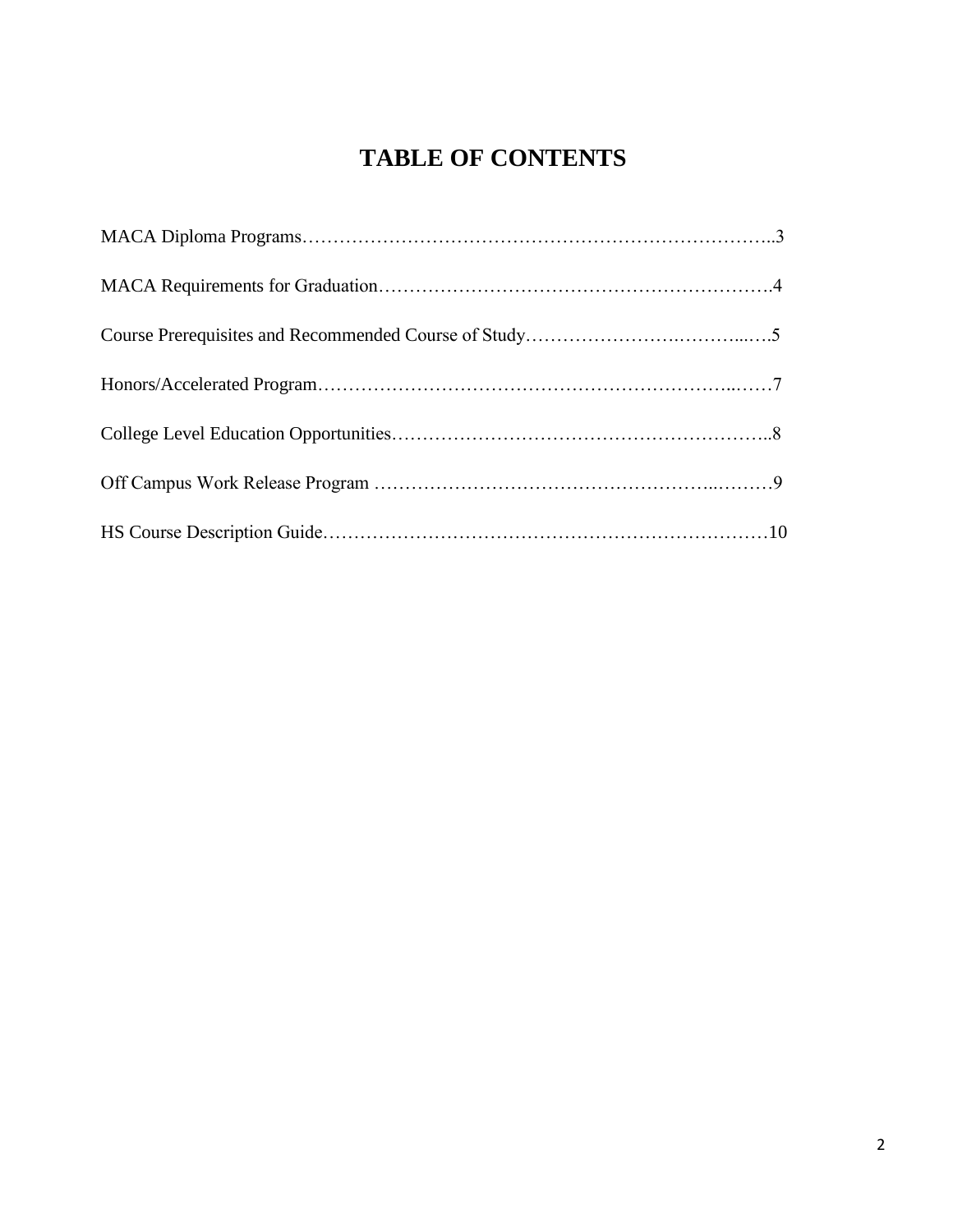# **Mount Airy Christian Academy High School Diploma Programs**

Mount Airy Christian Academy desires for every high school student to develop to their fullest potential academically. We encourage students to look beyond the minimum requirements for graduation and prepare for college or advanced education. One way we do this is to offer three diploma programs: General, College Preparatory, and Advanced College Preparatory.

# **Three Types of Diplomas**

#### **General Diploma**

To receive the General Diploma:

- minimum of 26 total credits including Algebra I and Chemistry
- minimum 80 Service Learning hours
- complete a week-long internship in the junior and senior years
- minimum of 2.0 GPA

#### **College Preparatory Diploma**

To receive the College Preparatory Diploma:

- minimum of 27 credits including Algebra II and Chemistry
- minimum 100 Service Learning hours
- complete a week-long internship in the junior and senior years
- minimum of 2.75 GPA

## **Advanced College Preparatory Diploma**

To receive the Advanced College Preparatory Diploma:

- minimum of 28 credits including Pre-Calculus and Chemistry
- minimum 120 Service Learning hours
- complete a week-long internship in the junior and senior years
- minimum of 3.50 GPA

#### **Cumulative Diploma Honors – Recognized at Graduation**

*cum laude*= 3.5 GPA\*

*magna cum laude*= 3.7 GPA\*  $summa cum laude = 3.9 GPA*$ 

\*Based on a weighted grading scale, not rounded (ex:  $85-88 = B$ ;  $89-91 = B$ +;  $92-94 = A$ -;  $95-100 = A$ )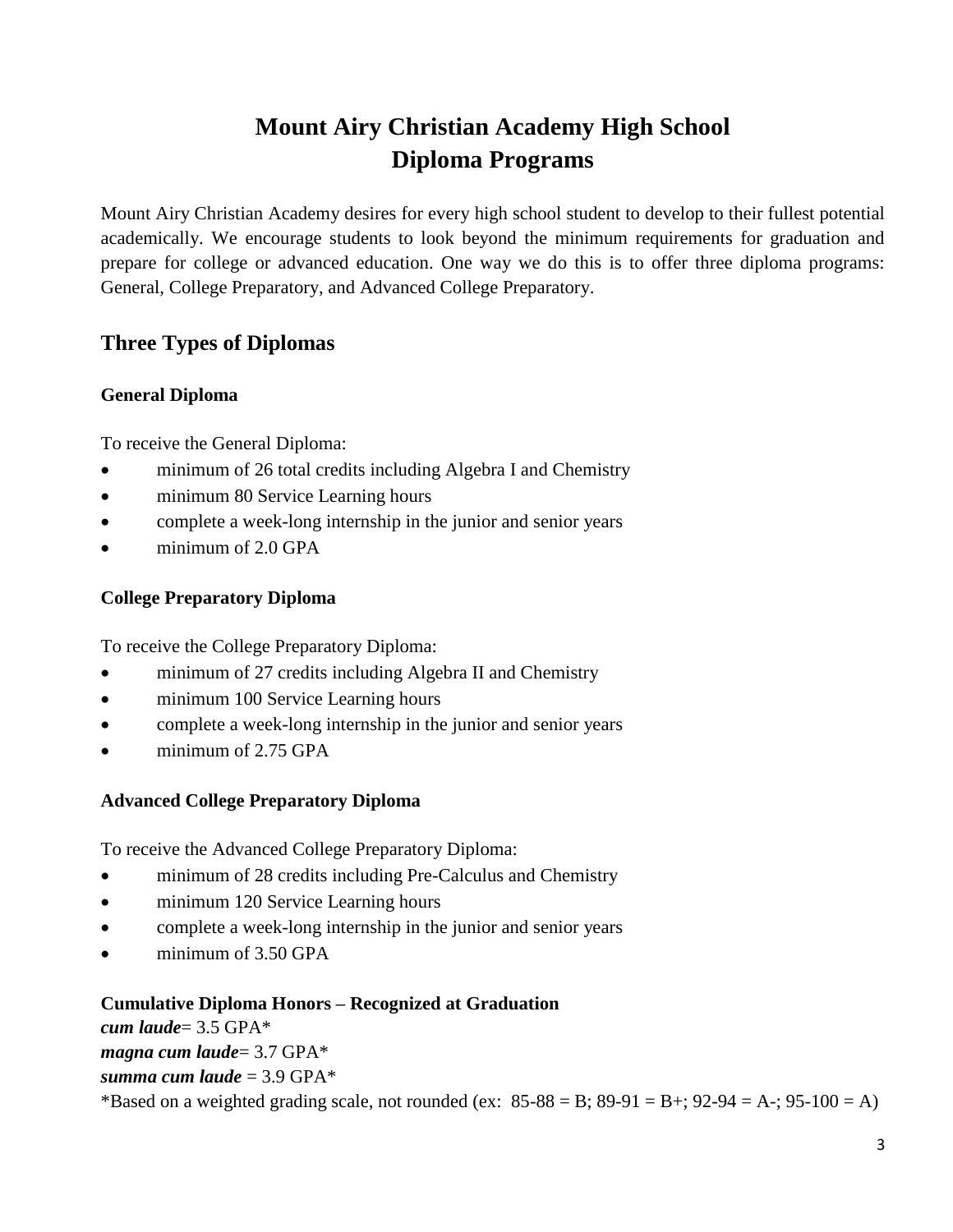# **MACA General Diploma – Requirements for Graduation**

| <b>COURSES</b>              | <b>CREDITS</b> | <b>REQUIRED COURSES</b>                             |
|-----------------------------|----------------|-----------------------------------------------------|
| <b>Bible</b>                | $\overline{4}$ | (Hermeneutics & Christology)                        |
| English                     | $\overline{4}$ |                                                     |
| <b>Social Studies</b>       | 3              | (World History, US History,<br>American Government) |
| Math                        | $\overline{4}$ | (Algebra I, Geometry) 1 credit<br>each year         |
| Science                     | 3              | (Biology + at least one other lab science)          |
| Foreign Language            | $\mathbf{2}$   |                                                     |
| <b>Physical Education</b>   | $\mathbf{1}$   | (Achievable through MACA sports)                    |
| Health                      | $\frac{1}{2}$  |                                                     |
| <b>Technology Education</b> | $\mathbf{1}$   | (Computer Science I)                                |
| <b>Fine Arts</b>            | $\mathbf{1}$   |                                                     |
| Communication               | $\frac{1}{2}$  |                                                     |
| Electives                   | $\mathbf{2}$   | (can be additional core courses)                    |
| <b>TOTAL</b>                |                | Minimum of 26 credits required for graduation       |

Students must earn a minimum of 26 credits, participate in the MACA internship in their junior and senior years, earn a minimum of 80 Service Learning hours, graduate with at least a 2.0 overall GPA and successfully complete their Senior Bible Thesis Presentation to be awarded a General Diploma.

These requirements meet or exceed the standards established by the Maryland State Department of Education.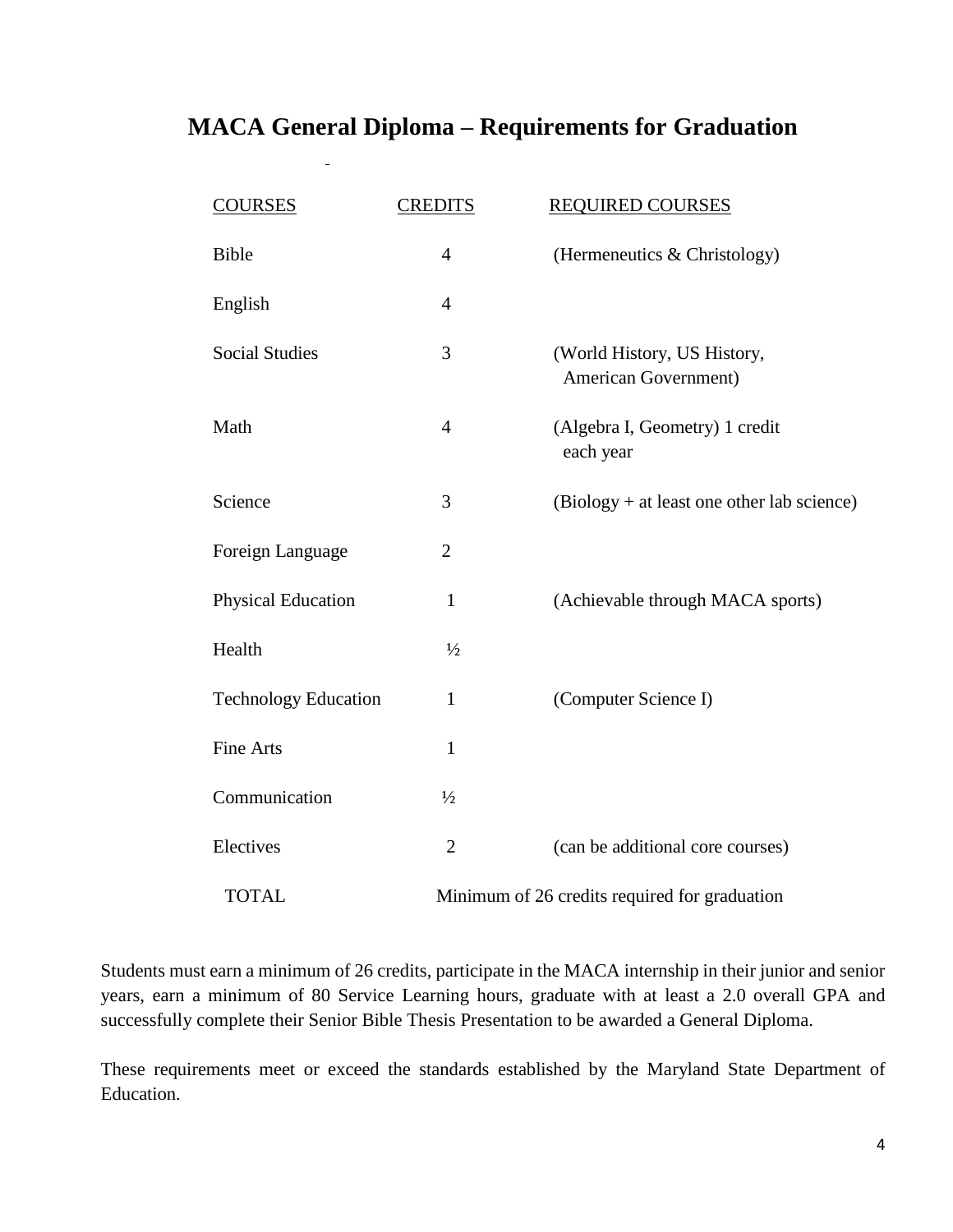# **Mount Airy Christian Academy High School Course Prerequisites & Recommended Course of Study**

### **Course Prerequisites**

Some of the courses within the curriculum require that students successfully complete the preceding course with at least a "C" average. This is to assure success in the next level of learning. Therefore, to enter the next level course, a student must have a "C" final average grade or receive approval from the advanced course teacher.

| <b>Advanced Course</b> | Prerequisite Course(s)                                     |
|------------------------|------------------------------------------------------------|
|                        |                                                            |
| Computer II            | Computer I                                                 |
|                        | Web Design and Development Computer I and Teacher Approval |
| <b>IT</b> Assistant    | <b>Computer I and Teacher Approval</b>                     |
| Spanish IV             | Spanish III                                                |
| Spanish III            | Spanish II                                                 |
| Spanish II             | Spanish I                                                  |
| Algebra I              | Pre-Algebra                                                |
| Geometry, Algebra II   | Algebra I                                                  |
| Pre-Calculus           | Algebra II                                                 |
| Calculus               | Pre-Calculus                                               |
| Physics - H            | Algebra I $&$ II; enrolled in Pre-Calculus                 |
|                        | and/or teacher approval (85 or higher)                     |
| Anatomy & Physiology - | Biology (85 or higher)                                     |
| Chemistry              | Biology, Algebra I; enrolled in Algebra II                 |
| <b>Biology</b>         | Integrated Physics & Chemistry or teacher                  |
|                        | approval (if enrolled in Algebra I)                        |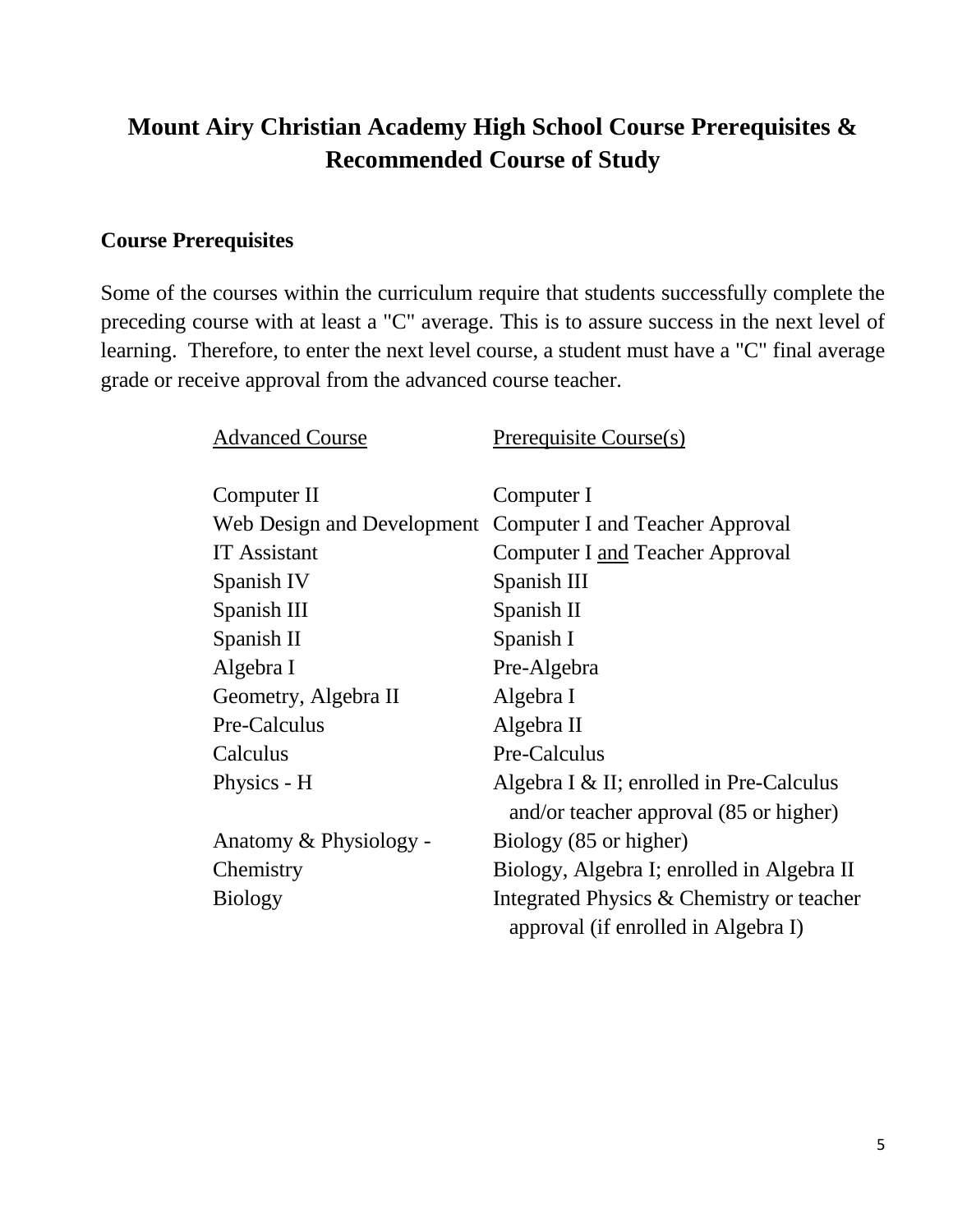# **Recommended Course of Study**

Ninth Grade Sample 9 Old Testament Survey **OT Survey OT Survey** Classic Lit, Grammar & Composition Class Lit, Gram & Comp Introduction to Algebra I/Algebra I/Geometry Algebra I/Geom. World History **World History** Computer I/Spanish I Computer I Integrated P & C or Biology\* (teacher recommendation) Integrated P & C/Biology Elective Study Hall

Tenth Grade Sample 10 New Testament Survey NT Survey Literary Genres & Composition Lit Genres & Comp US History US History Algebra I/Geometry/Algebra II Geometry/Algebra II Biology/Chemistry Biology/Chem. Spanish I/II or Computer I/II Spanish I Electives Elective

Eleventh Grade Sample 11 Comparitive Religions Comparative Religions American Lit & Composition **American Lit & Composition** American Government American Gov't Geometry/Algebra II/Pre-Calculus/SAT Prep/ Algebra II/SAT Prep /Pre-Calc Pre -Calc Chemistry/Anatomy & Physiology - H Chemistry/Physics - H Computer I/II or Spanish I/II/III Spanish II Electives Elective

Twelfth Grade Sample 12 Hermeneutics & Christology Herm & Christology British Lit & Composition Brit Lit & Comp Algebra II /Pre-Calculus/Calculus/Consumer Math Pre-Calc/Calc/Stats/Cons Ma /Statistics Fine Arts Fine Arts Chemistry/Anatomy & Physiology - H/Physics - H Anat & Phys - H Electives Computer II/Span III Electives Elective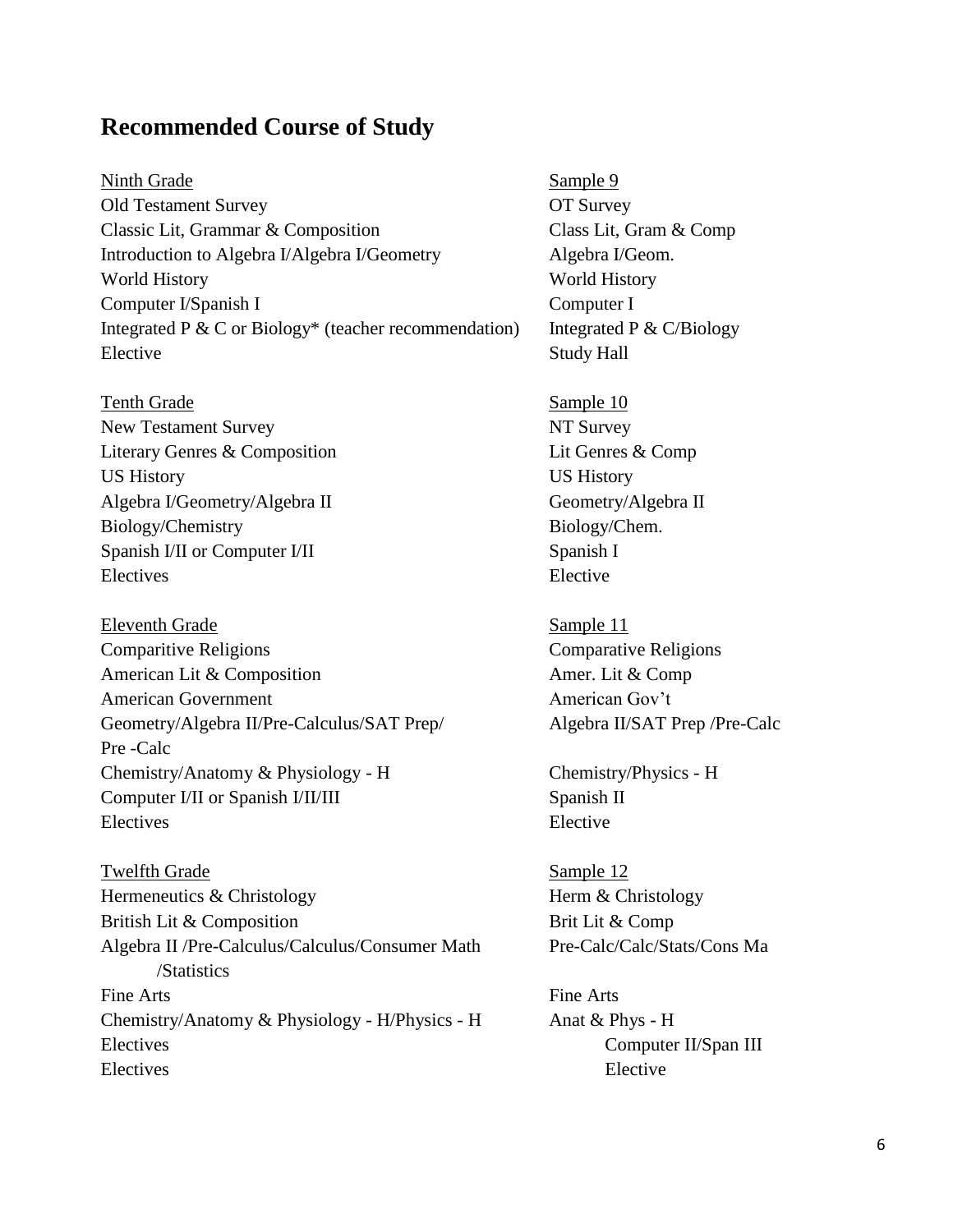# **HONORS/ACCELERATED PROGRAM**

In an effort to encourage our students to take demanding advanced academic work and to provide them with coursework that enables them to be more competitive in their future academic pursuits, Mt. Airy Christian Academy offers honor courses for grades 9-12 and accelerated courses in English and Math for grades 6-8. The grading standard for honors is very rigid. Students taking honors courses are expected to spend considerably more time in preparation outside of class. Honors courses are weighted higher than regular classes in regards to G.P.A. On an honors scale, an A is  $=$  5 points, B  $=$  4 points, C  $=$ 3 points,  $D = 2$  points and  $F=0$  points.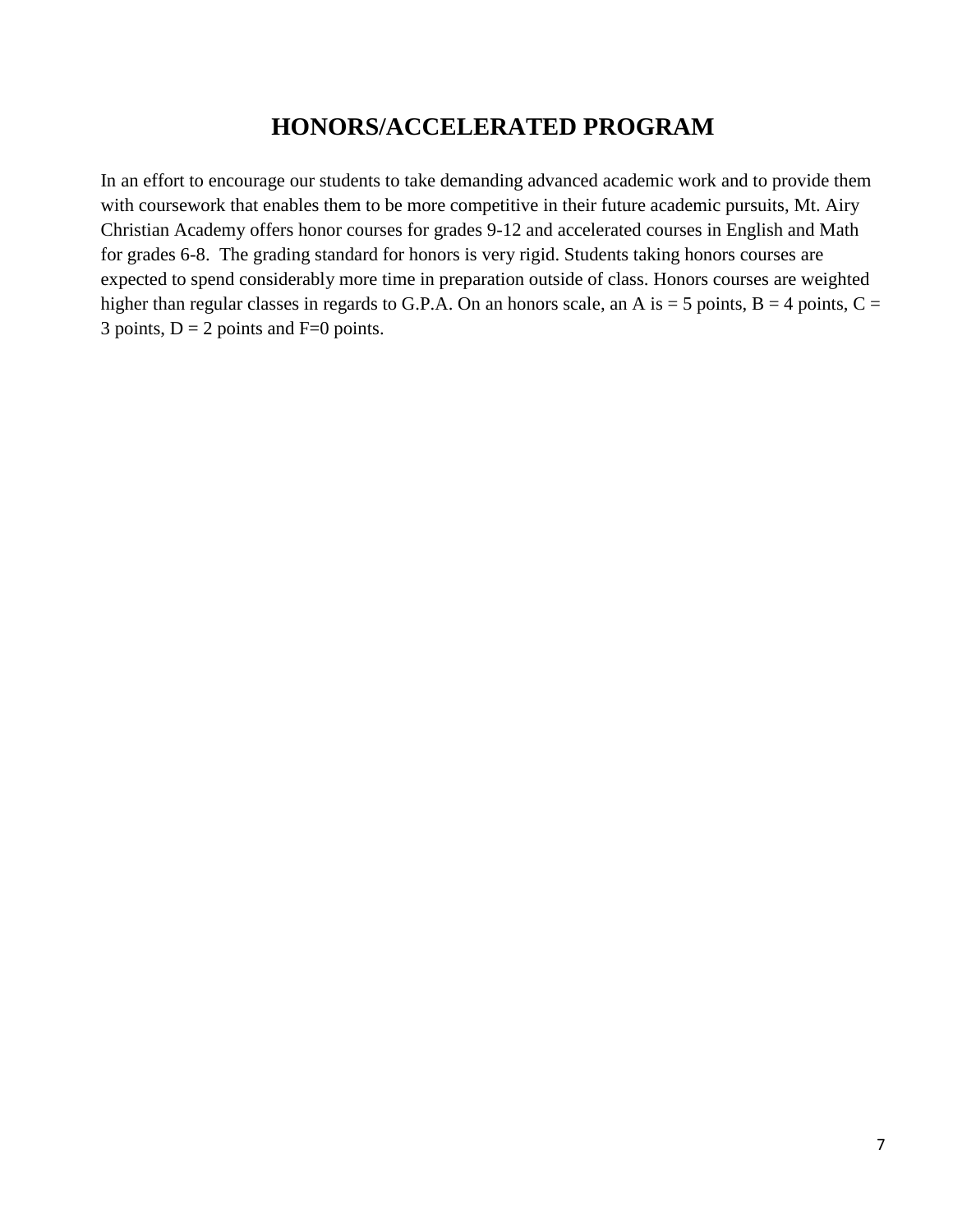# **College Level Education Opportunities**

# **MACA's** *Next Step* **Program**

MACA's *Next Step* Program offers college-level courses taken on the MACA campus during a student's senior year. *Next Step* courses are taught by qualified Christian instructors approved as adjunct professors by Lancaster Bible College (LBC). These courses count toward high school requirements while also providing college credit through LBC. These credits may be transferred to other colleges and universities according to each college's transfer process. Students eligible to enroll in these courses must be MACA seniors with a GPA of 2.50 or higher on a 4.00 scale. Current Course Offered Through the MACA *Next Step* Program include:

LAN 101 – English Composition LAN 104 – Public Speaking HIS 201 – U.S. History (1600-1877) BIB 103 – Creation & Covenants: OT I BIB 104 - Israel's Life & Literature: OT II BIB 105 – Biblical Hermeneutics

# **Off Campus/Dual Enrollment College Credit**

- Twelfth grade students will be given the opportunity to take dual credit courses through other approved institutions.
- To be eligible for this, students must maintain a 3.0 GPA at MACA.
- They must be on MACA campus for at least five classes a day, and must attend chapel weekly.
- Students will be eligible to play sports at MACA as long as they meet the above requirements, and they must be present for seven classes per day to be eligible for a student government or class officer position.
- The off campus classes must be from an accredited college and must be approved by the Academic Dean.
- College classes cannot hinder a student from going on events like the retreat.
- College credits must be for classes that are not offered at MACA, unless special permission is received from the Academic Dean.
- Dual credits will show on MACA transcripts as transfer credits.
- Students taking dual credits must maintain a 3.0 GPA.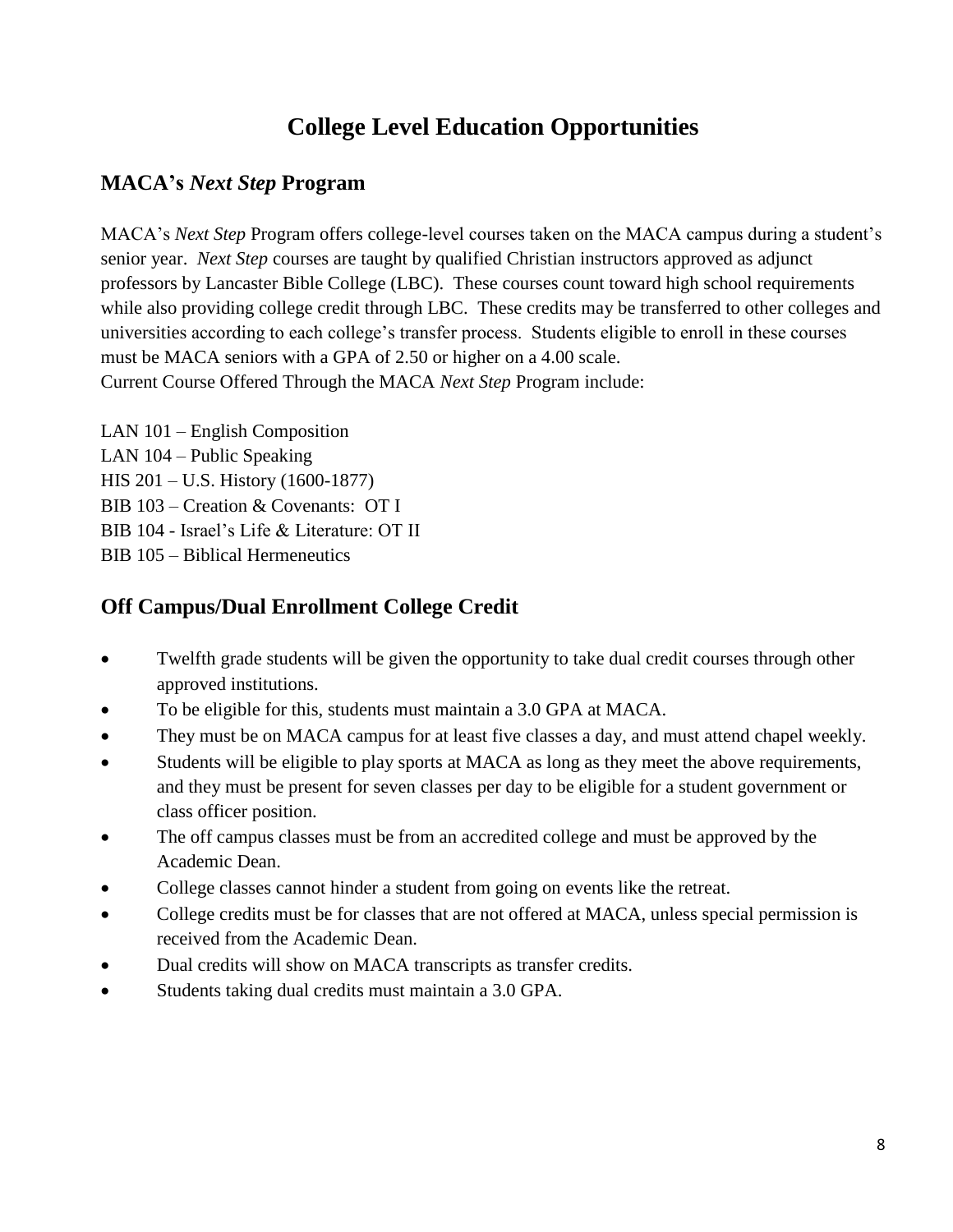# **Off Campus Work Release**

- Twelfth grade students will be given the opportunity to work off campus.
- They must have enough credits to graduate.
- Students must apply for work release and be approved by the Academic Dean.
- Student work activity will be monitored. A student should not leave campus early unless it is for his or her job (or for dual credits as described above).
- Students must be present for at least five classes per day, and must attend weekly chapel.
- Students may not use work as an excuse to miss events such as the retreat.
- Work release students can participate in sports, but must be in school for at least five classes per day.
- Students must maintain a 3.0 GPA.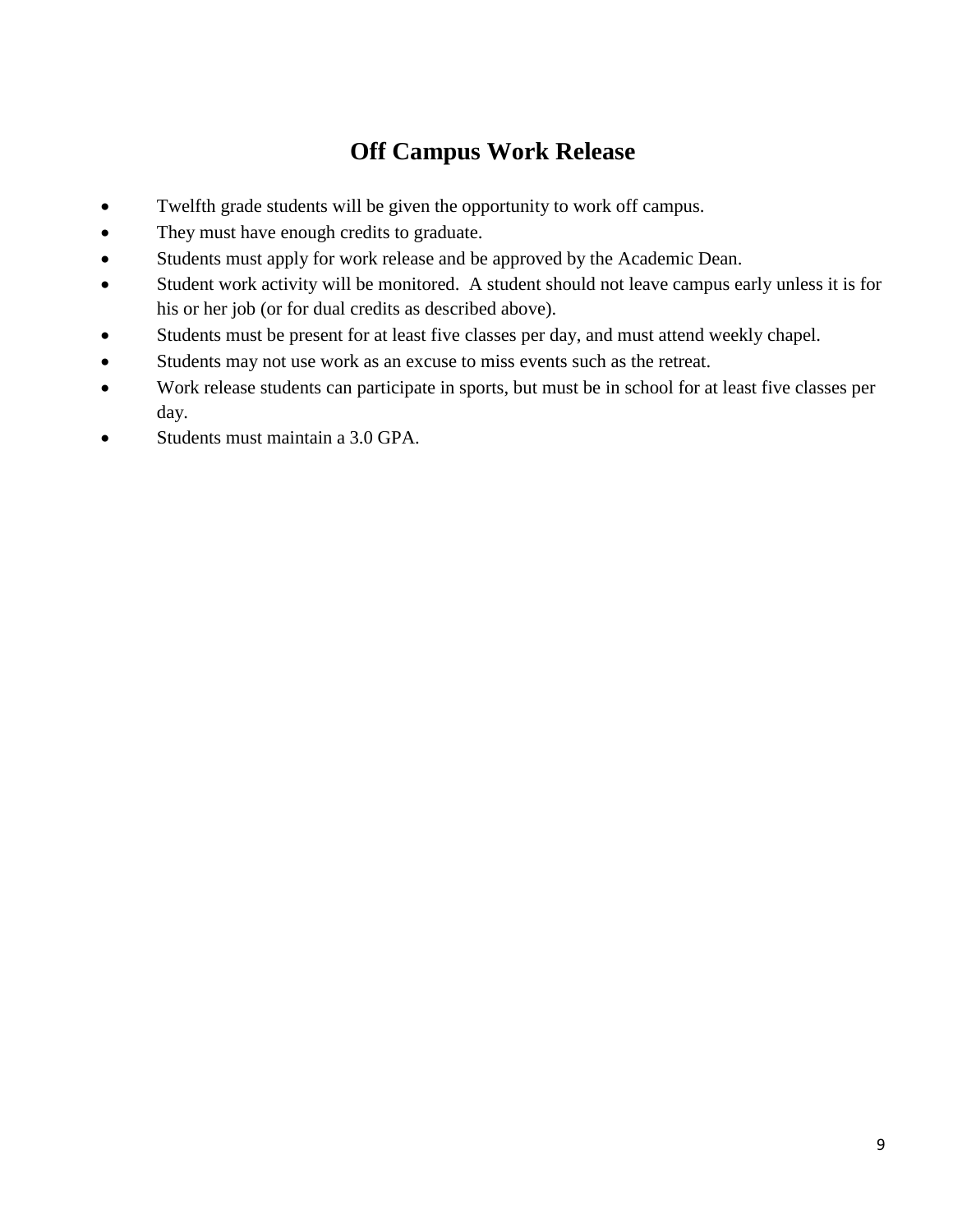# **Mount Airy Christian Academy High School Course Description Guide**

In order to provide the best educational materials possible, MACA's administration and staff review the curriculum constantly. As a result, all materials are subject to change.

## **Bible Department**

#### **Bible Basics** - (1 credit)

This course is intended for students who are new to studying the Bible. There will be an overall survey of the Bible, as well as instruction on how to study the Scriptures.

#### **HS Bible 9 – Old Testament Survey** - (1 credit)

This survey course is intended to give students an overview of each of the 39 books of the Old Testament. The study of the Old Testament will allow students to evaluate the differing views of God held by different Christian denominations as well as Jews, Muslims, atheists and many other worldviews who encounter the texts of the ancient Hebrews. The course is structured to examine the books of the Hebrew Scriptures from an historical, literary and spiritual perspective. The History of the ancient near east and northern Africa provides the backdrop for the literary genres of ancient narrative, suzerainvassal treaties, prophetic and apocalyptic messages as well as ancient law codes, ancient Hebrew poetry and historical documentation. This course is focused on helping students reflect on the meta-narrative of progressive revelation as the writings of the Hebrew people develop a messianic expectation into the rise of the Roman Empire.

#### **HS Bible 10 – New Testament Survey** - (1 credit)

This survey course is intended to give students an overview of each of the 27 books of the New Testament. The study of the New Testament will allow students to evaluate the differing views of God held by different Christian denominations as well as Jews, Muslims, atheists and many other worldviews whose histories are intertwined with Christianity. The course is structured to examine the ancient texts of the koine Greek scriptures from an historical, literary and spiritual perspective. The History of the Hebrew people and the Roman Empire provide the backdrop for the literary genres of ancient biography, biographical theology, epistolary homily, pastoral epistles and apocalyptic messages as well as historical documentation. This course is focused on helping students reflect on the meta-narrative of progressive revelation as the writings of the followers of Jesus of Nazareth reflect the thinking and life situations of Christians in the 1st century AD.

**HS Bible 11 – Comparative Religions** - (1 credit) Summit Ministries' *Understanding the Times* The goal of this class is to help students recognize the significance of some of the most influential ideas and values prevalent in our culture and to understand the assumptions about reality from which they arise. Students will compare and contrast Christianity, Islam, Secular Humanism, Marxism-Leninism,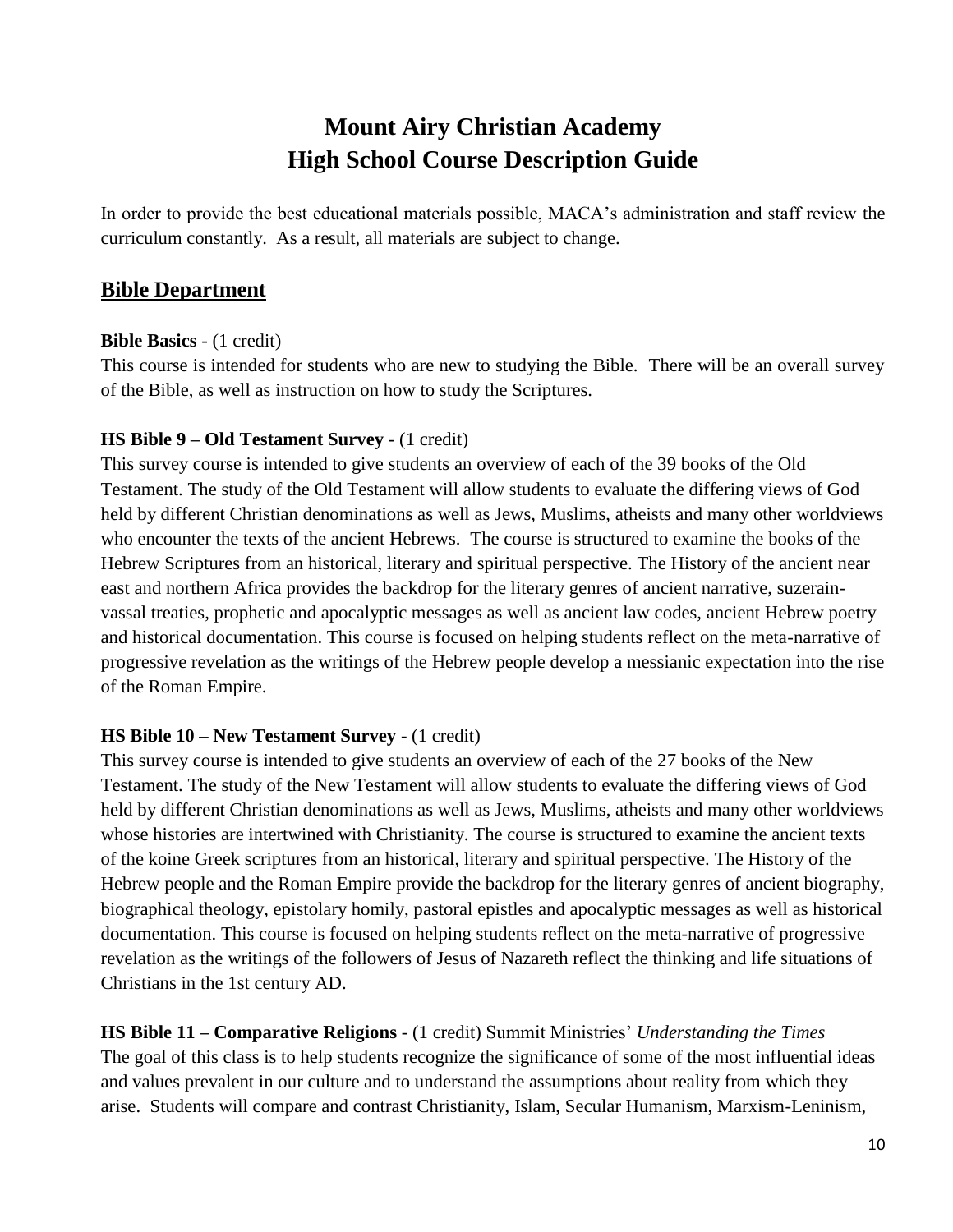New Age (Eastern religions), and Postmodernism. Students will read from and listen to proponents of these various views in order to accurately understand their beliefs. Throughout this course students will compare and contrast these different religious views in the disciplines of theology, philosophy, ethics, biology, psychology, sociology, law, politics, economics, and history.

#### **HS Bible 12 – Hermeneutics & Christology -** (1/2 credit) (Seniors only, one semester course)

The student will learn the grammatical/historical approach to the interpretation of Scripture and be able to defend the accuracy of that method – becoming equipped to study the Bible for his or her self. The student will also examine the person of Jesus Christ and his Work. Students will write a 9-18 page Senior Thesis articulating and defending their faith. This assignment will merge factual knowledge gained with reasoning skills developed into a final synthesis, involving both written and oral presentation. **This class is required for graduation.**

**BIB 105 – Biblical Hermeneutics –** (1 credit) (Seniors Only, one semester course) Dual Enrollment College Credit Course for Qualifying Students

This course is an introduction to the principles and practice of interpreting the Bible using the historicalgrammatical-rhetorical method of interpretation. The course introduces students to key principles related to this method and then provides guidelines for applying these principles to determine the author's originally intended meaning. Students learn how to integrate electronic tools into the process. The course concludes with suggestions on how to determine the relevance of these original thoughts to our own lives.

**BIB 103 – Creation & Covenants: OT I –** (1 credit) (Seniors Only, one semester course) Dual Enrollment College Credit Course for Qualifying Students

This course surveys the books of the Pentateuch placing special emphasis on biblical beginnings and the development of the covenants as foundational for God's working in the rest of Scripture. Attention is given to background matters and critical and theological issues.

**BIB 104 – Israel's Life & Literature: OT II –** (1 credit) (Seniors Only, one semester course) Dual Enrollment College Credit Course for Qualifying Students

This course surveys the Historical books of the Old Testament from Joshua to Esther. Visibility is given to the poetic and prophetic books as they intersect Israel's history. Attention is given to background matters and critical and theological issues.

**Independent Study** - (1 credit; *Juniors and Seniors only – teacher pre-approval required*) A student may explore a specialized area of Biblical studies under the direction of a Bible teacher.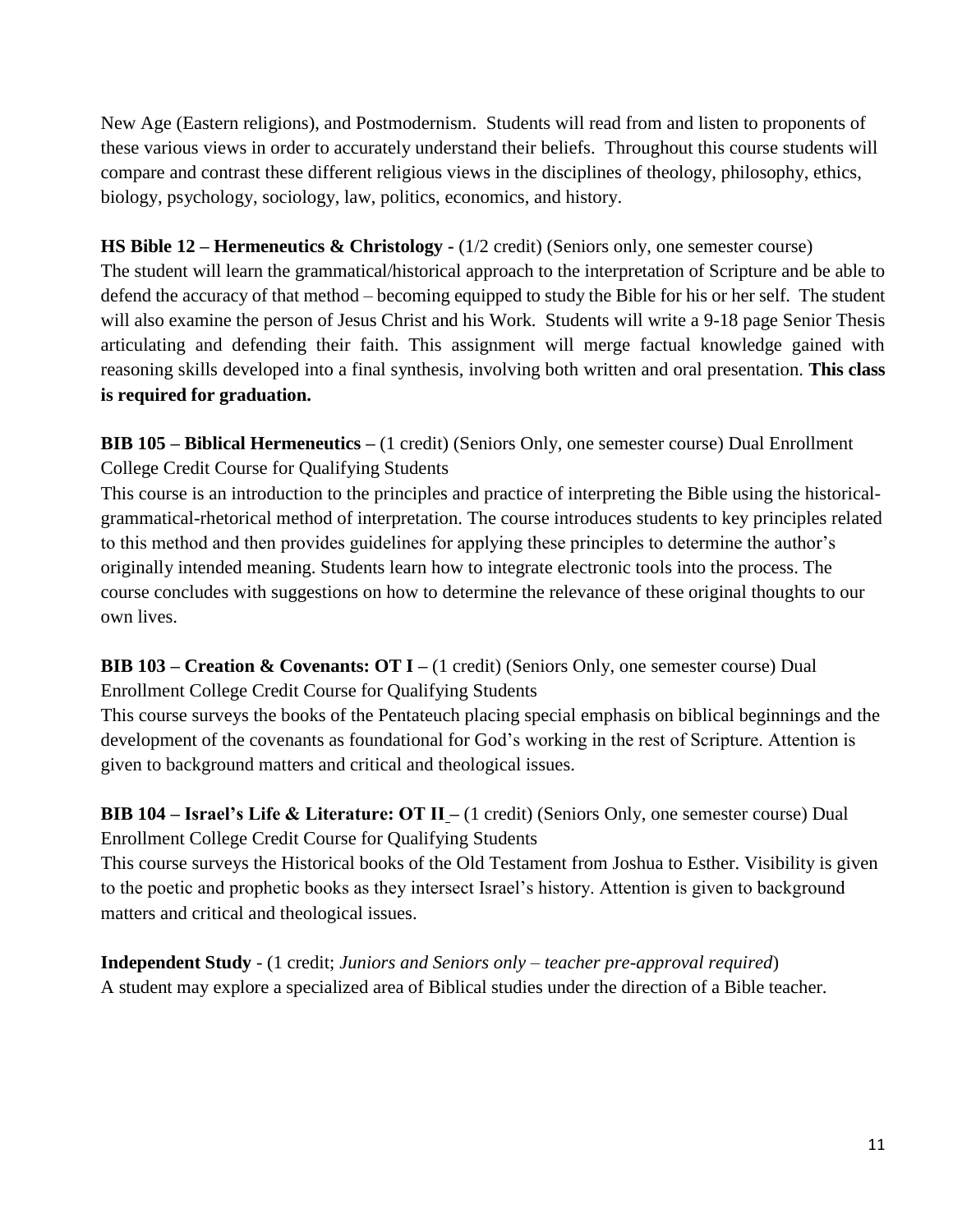## **English Department**

#### **High School English**

A research paper will be required every year for each high school grade.

**Classic Literature, Grammar and Composition** – (English 9) - (1 credit) BJU Press and various novels This course focuses on a variety of genres from different time periods to illustrate the breadth and depth of literature. Students investigate different literary devices and learn to apply them in their own writing. They learn to master the writing process through a variety of compositions, including short stories, essays, and personal narratives. The course emphasizes proper essay format and correct use of citations, especially during the research essay unit. Students also learn vocabulary, sentence clarity, and grammar and punctuation rules, particularly as applied to their writing. In the reading units, the students are introduced to Poe, Shakespeare, Verne, and others.

**Literary Genres and Composition** (English 9 Honors/English 10) - (1 credit) Various sources With a theme of "write for your audience," this year's class focuses on the impact of different types of writing on the audience. Students read a variety of works including *Night*, *Henry V,* and *Lord of the Flies,* among others. They learn to apply literary analysis skills and develop a basic understanding of how worldviews are expressed in literature. The class includes special units on propaganda and advertising, as well as research paper writing. Students participate in several group projects and develop oral communication skills through presentations. Additionally, they develop writing clarity through work with modifiers, active voice, and parallel construction.

**American Literature and Composition** (English 10 Honors/English 11) – (1 credit) Various sources Students taking this course will develop their oral and written communication skills through various presentations/debates/compositions based upon both individual and collective research and critique of literary works. The course incorporates cultural context and thorough analysis of various literary themes and tools found in American works such as *The Scarlet Letter, The Great Gatsby, To Kill a Mockingbird,*and *Fahrenheit 451*.

**British Literature and Composition** (English 12) – (1 credit) Various sources

Students taking this course master the writing process using smaller compositions as well as an extensive, detailed thesis project corresponding with the Senior Bible course. Through various presentations based upon research, analysis and critique of literary works, students develop their oral communication skills. The literary works encompass a timeline study of British literature and history, covering such pieces as *Beowulf, Othello, Paradise Lost, Rime of the Ancient Mariner,* and *The Importance of Being Earnest,* among others*.* Additional writers include Jonathan Swift, Alfred Lord Tennyson, The Brownings, and several modern writers.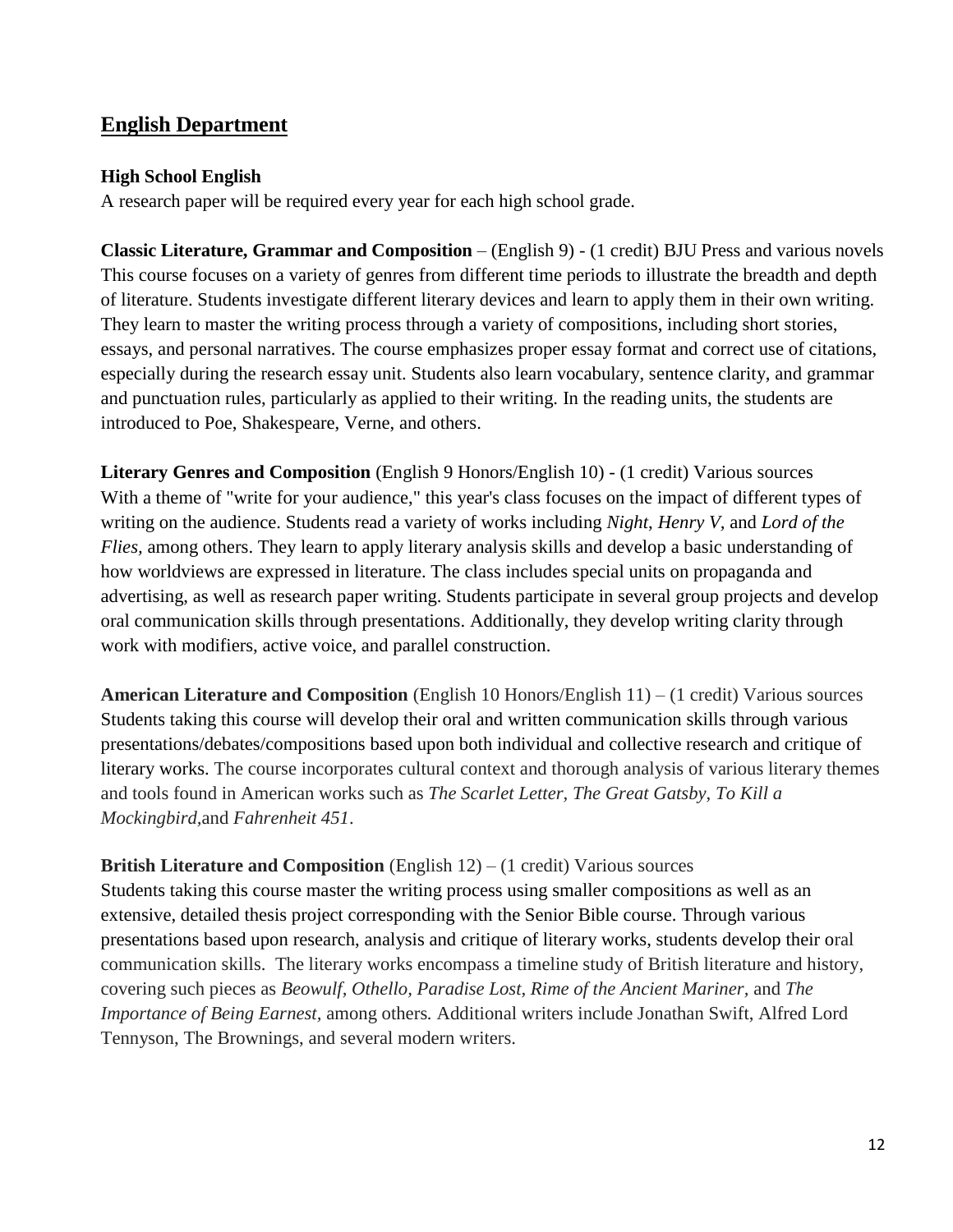**LAN 101 – English Composition -** (1 credit) (Seniors Only, one semester course) Dual Enrollment College Credit Course for Qualifying Students

Students are introduced to the expectations and mechanics of academic writing. Through actively engaging in the research process, students discover and focus on a central idea, which they will support through a critical reading and *synthesis* of sources. This will enable the student to produce organized, supported, audience-driven persuasive academic papers reflecting an awareness of the power of language to shape cultural perceptions and communicate a biblical worldview. A grade of C- or better is necessary for students to move on to fulfill their writing intensive course requirement. This course will transfer to many colleges and universities as the English Composition course required for most two and four year degrees.

**Independent Study** - (1 credit; *Juniors and Seniors only – teacher pre-approval required*) A student may explore a specialized area of English under the direction of an English teacher.

## **Foreign Language Department**

#### **Spanish I** - (1 credit) McDougal Littell's *Avancemos I*

Since this is a beginning course in Spanish, students are taught to speak, read, and write simple Spanish. Students will begin training their ear to hear and interpret short Spanish passages. Vocabulary and grammar are stressed. Simple grammar such as articles, noun-adjective agreement, present tense, and simple preterit are taught. Some time is spent on Spanish culture.

#### **Spanish II** - (1 credit) McDougal Littell's *Avancemos II*

#### Prerequisite - Spanish I

This course has its emphasis on listening comprehension, speaking, and writing. The student will learn the present, preterit, imperfect, present progressive, subjunctive, and future tenses. The student will move beyond the basics of sentence structure and learn the subject and verb complements in depth. The last objective is to teach the student to integrate language and culture as one whole. This will enable the student to visualize the Hispanic as people in need of salvation, not people strange and remote from them.

#### **Spanish III** - (1 credit) McDougal Littell's *Avancemos III*

#### Prerequisite - Spanish II

This course employs advanced Spanish grammar and vocabulary with emphasis on conversation and comprehension of the language. This class includes reading comprehension and the ability to articulate both written and oral responses to reading comprehension. Students will learn preterit tense, both regular and irregular, the difference between preterit and imperfect tenses, commands, future tense, subjunctive, conditional tense, present, past and future perfect tenses, "si" clauses, and past progressive tense. Students will do in-depth cultural studies on people groups and places of interest to them and report their information in both a written and oral presentation. This class encourages not only memorization of the grammar, but encourages students to use and apply the grammar they have learned in previous study.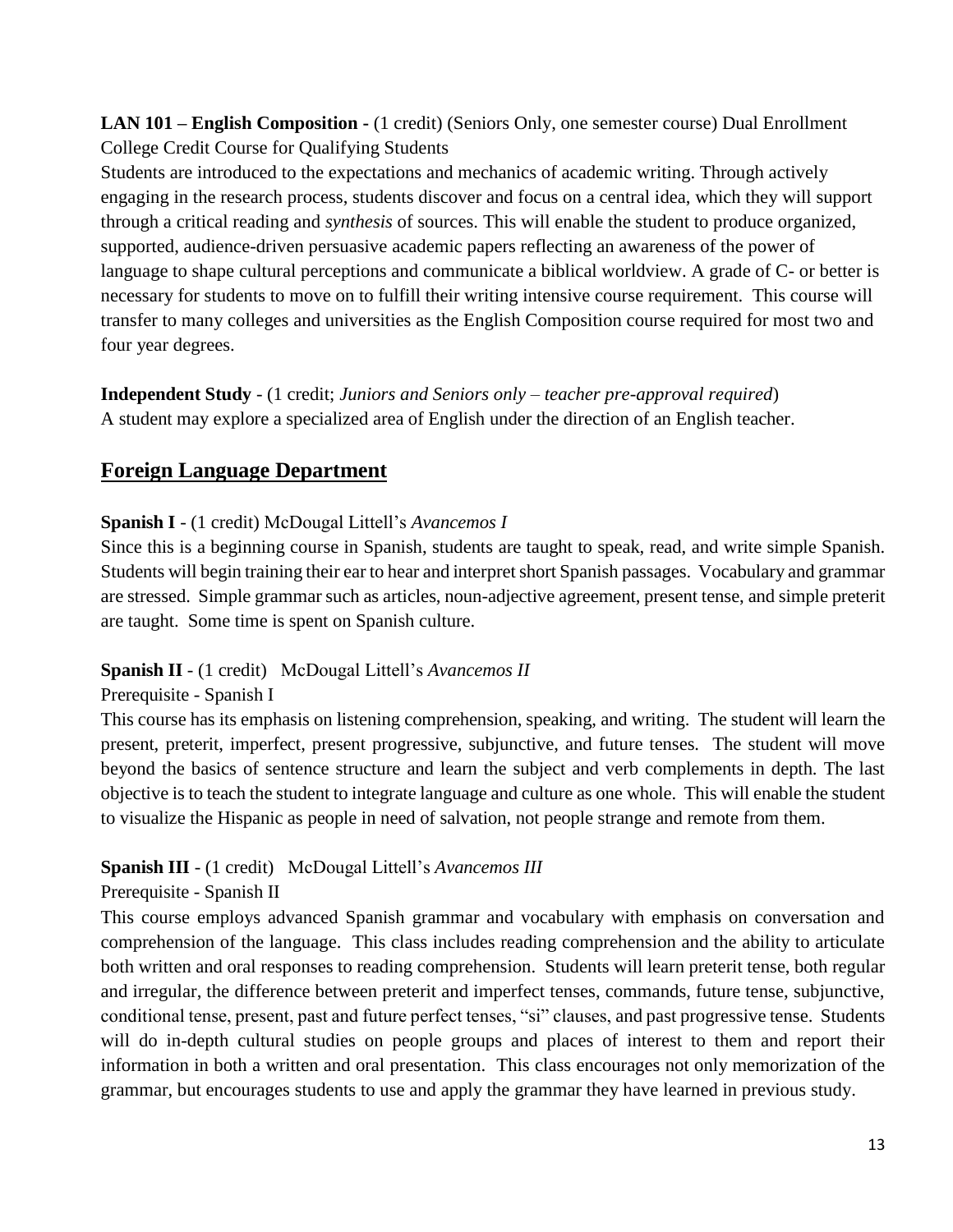**Spanish IV** - (1 credit) Various resources

Prerequisite – Spanish III

This course is designed for students who wish to refine and enhance the language acquired in the prior three academic years of study. While it is expected that students have been introduced to many of the main concepts of Spanish grammar, this course will be a review and practice of those concepts in the context of conversation, writing, and reading. Students will focus on improving their oral and written expression as well as their reading and listening skills. Spanish will be spoken extensively in the classroom by the students and the professor. The main focus will be on the history of Latin America as it relates to the culture and contemporary issues faced in those countries today.

**Greek I, II, III, IV** – (1 credit each) Essentials of New Testament Greek by Ray Summers and Thomas Sawyer, study guide by Stephen Cox

Prerequisite – Teacher approval

An elementary study of the vocabulary, forms, and basic grammar of the Greek New Testament. Students will translate simple sentences into Greek and more advanced sentences from Greek to English to reinforce instruction.

Course justification: The authors of the Bible were inspired in three languages: in the Old Testament, Hebrew and Aramaic; in the New Testament, Greek. Today, numerous translations and interpretations are available. The only way one can adequately judge the accuracy and value of these is through knowledge of the original languages.

## **Independent Study** - (1 credit; *Juniors and Seniors only – teacher pre-approval required*)

A student may explore a specialized area of language studies under the direction of a language teacher.

## **Mathematics Department**

#### **Pre-Algebra** - (1 credit) McDougal-Littell's *Pre-Algebra*

This is a pre-algebra class designed to focus on fundamental algebraic problem solving as well as review in fractions, decimals, ratio, percent, exponents, and basic geometry. This is a preparation for Algebra I.

#### **Algebra I** - (1 credit) Houghton, Mifflin, Harcourt *Algebra I (on iPad)*

Prerequisite - "C" minimum average in Pre-Algebra or a teacher's recommendation

This course covers equations, inequalities, functions, systems, and exponents. Problem solving is emphasized through linear equations, polynomials, factorings, and quadratic equations. Students will learn to think both inductively and deductively. **This course is required for graduation.**

#### **Geometry** - (1 credit, Regular and Honors) Houghton, Mifflin, Harcourt *Geometry (on iPad)* Prerequisite - Algebra I

Geometry will cover the fundamentals of two-column proofs using theorems and postulates with a emphasis on reasoning skills. Students are introduced to parallel and perpendicular lines, triangle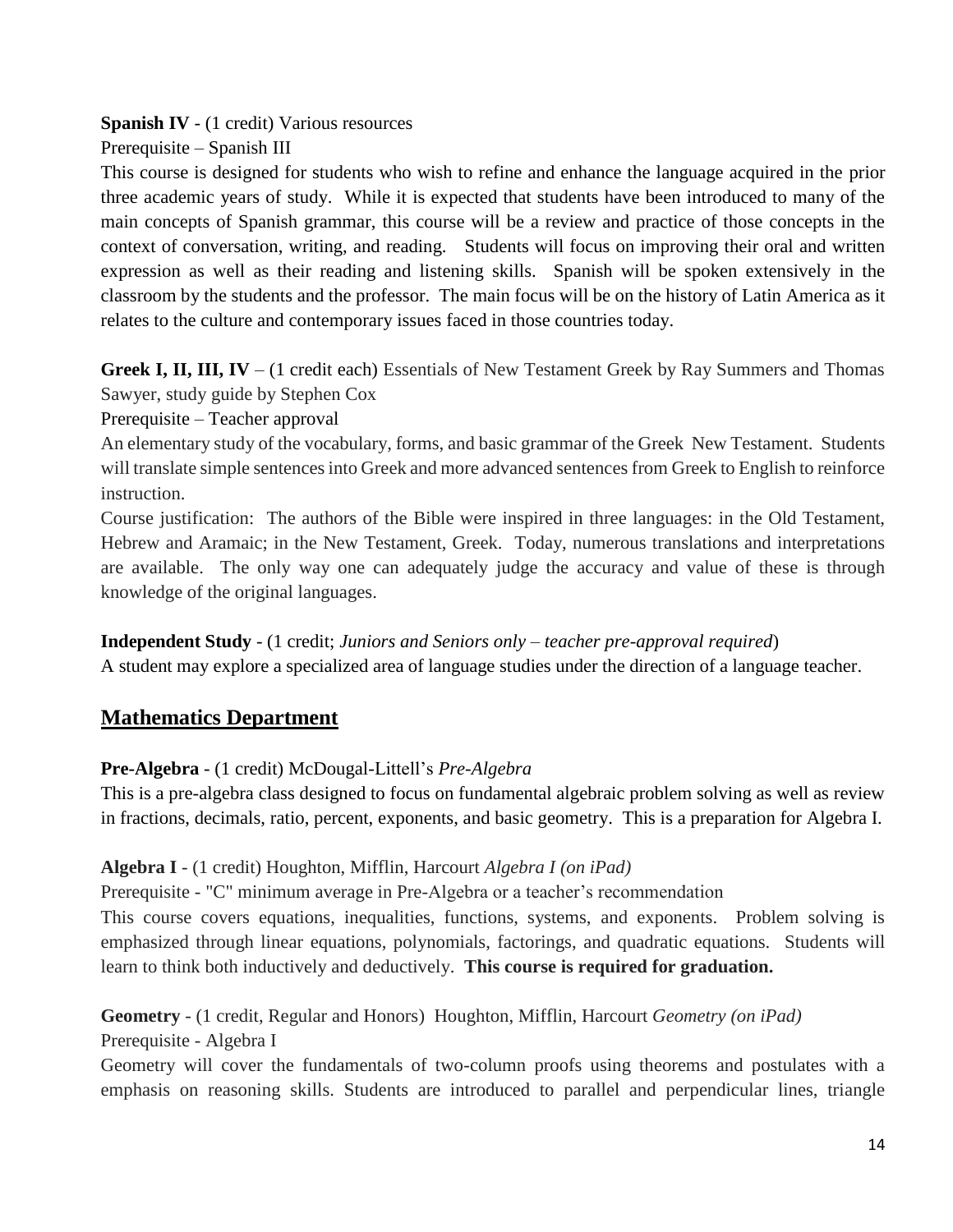congruence, and properties and attributes of triangles, polygons, quadrilaterals and circles. Reasoning skills and problem solving are emphasized using trigonometry, transformational geometry, and spatial reasoning. **This course is required for graduation.**

#### **Algebra II** - (1 credit) Holt-McDougal's *Algebra II*, Houghton Mifflin Harcourt

#### Prerequisite - Algebra I, Geometry

Algebra II represents an overview of Algebra I at the beginning of the course. The concepts of relations and functions will be applied to the coordinate plane. Students will learn simplifying and factoring of polynomials using the FOIL method and binomial expansion which will be used later in Trigonometry. An introduction to conics, trigonometric functions, irregular areas, logarithmic functions, and statistics will be covered briefly. The order found in mathematics exists because of the God who created an orderly universe. This course includes practice and preparation for college entrance exams

**SAT Prep/Triginometry** – (1 credit) Amsco's Preparing for the SAT Mathematics Amsco School Publications, Inc

#### Prerequisite – Geometry OR Teacher Approval

SAT Prep provides a complete review of topics covered in the mathematics portion of the SAT, including the new Level 2 topics debuted in March, 2016. Mathematic sections of the SAT focus on a student's reasoning and problem-solving skills in four basic categories: Arithmetic-Numbers and Operations, Algebra and Functions, Geometry and Measurement, and Number Patterns, Probability, Statistics, and Data Analysis. The newer levels will focus on real-world contexts. SAT Prep is a P/F class.

#### **Statistics –** (1 credit, *Juniors and Seniors Only*) Understandable Statistics Brase/Brase Houghton Mifflin

#### Prerequisite – Algebra II OR Teacher Approval

We live in the information age: we are bombarded with information daily, much of it statistical. Statistics provides a useful tool for understanding and evaluating this information. To achieve this goal, this course will cover a full range of necessary skills form organizing data, measures of central tendency and variation, probability, distributions, estimation, and hypothesis testing.

#### **Pre-Calculus** - (1 credit, Honors) McDougal-Littell's *Pre-Calculus*

## Prerequisites - Algebra I, Algebra II, and Geometry

Advanced mathematical concepts expand on topics from intermediate algebra; these are developed thoroughly to ensure understanding. Plentiful examples develop concepts within a clear, concise format. Students learn key skills through annotated examples, chapter reviews, tests, and exercises. Selected answers help students check their own progress. The content includes linear relations and functions, theory of equations, matrices and vectors, the circular functions, the trigonometric functions, sequences and series, polar coordinates and complex numbers, conics, probability, and descriptive statistics. This course includes practice and preparation for college entrance exams.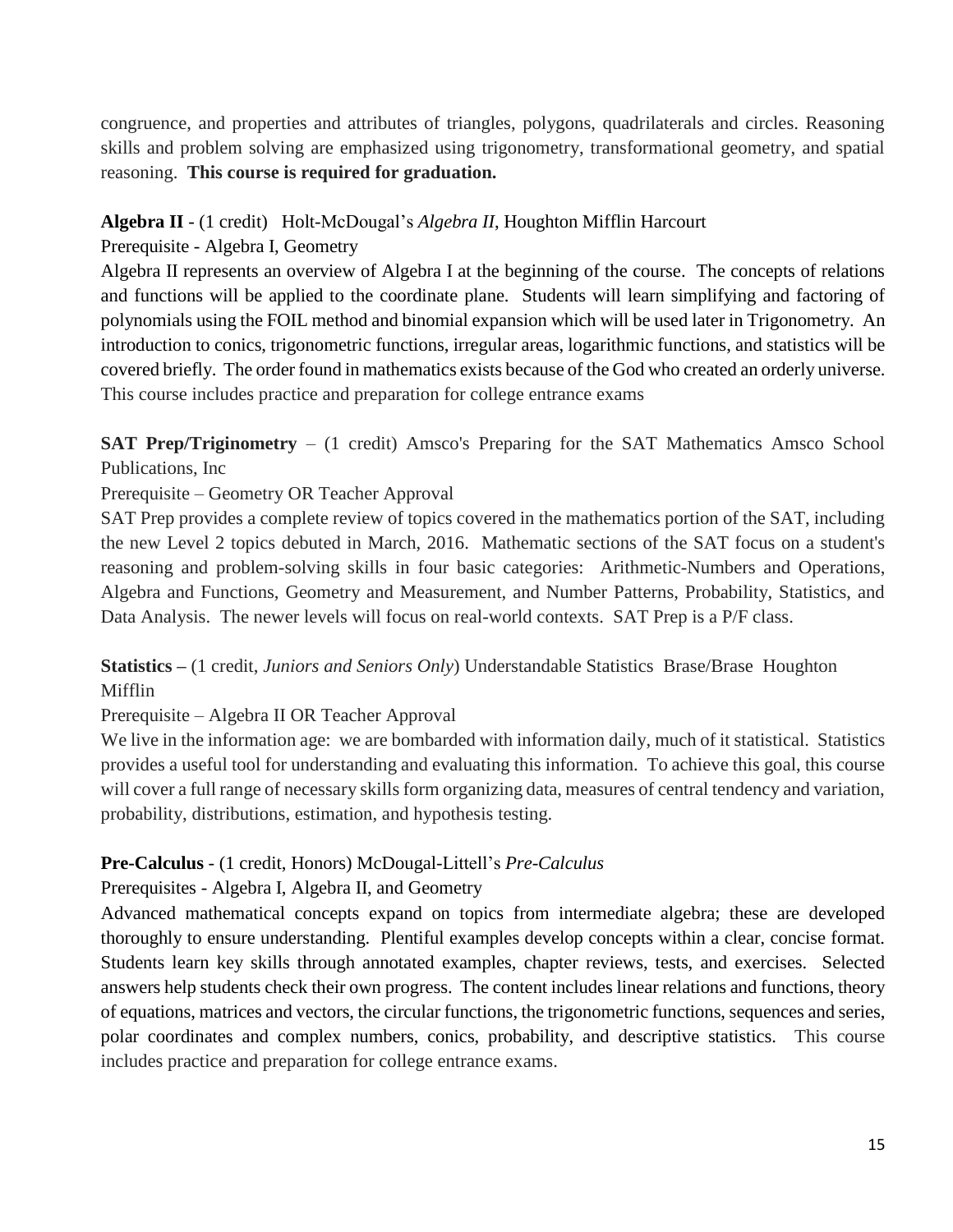## **Calculus** - (1 credit, Honors) Holt-McDougal's *Calculus: An Applied Approach*

#### Prerequisite – Pre Calculus

Calculus is the mathematics of motion and change. It will apply algebra and trigonometric concepts to solve problems dealing with rates of change, velocities, acceleration, and problems about the universe.

#### **Consumer Math** - (1 credit, *Juniors and Seniors only*) BJU Press' *Consumer Math*

This course is designed to help students develop competency in a variety of mathematical concepts. Developing thinking and reasoning skills and problem-solving abilities. Real world problems will be investigated using algebraic, graphic, and numerical techniques. Topics include credit cards, energy costs, mortgages, investments, savings, health, accident and homeowner's insurance, and more.

# **Independent Study** - (1 credit; *Juniors and Seniors only – teacher pre-approval required*)

A student may explore a specialized area of mathematical studies under the direction of a math teacher.

#### **Physical Education Department**

Students in grades 9-12 who have not obtained a P.E. credit will be given preference for P.E. classes. High school students do not need to participate in P.E. classes if they participate in at least two MACA sports. The coaches will provide students with P.E. grades. Each MACA sport earns 1/2 credit towards P.E. with a limit of one credit total.

#### **Physical Education** - (1 credit required; courses in  $\frac{1}{2}$  credit increments)

This course is designed to improve the student's cardiorespiratory development through vigorous practice and competitive participation. The student will develop an appreciation for the rules, knowledge, and strategies of several team and individual sports. An effort will be made to help the student develop Christian sportsmanship through self-control, fair play, group interaction, and cooperation.

#### **Health** - (1/2 credit)

Taught from a Christian perspective, this course is designed to provide high school students with an understanding of the basic needs of the human body. It will help students care for themselves physically, emotionally, socially, and spiritually.

**Independent Study** - (1 credit; *Juniors and Seniors only – teacher pre-approval required*) A student may explore a specialized area of Physical Education studies under the direction of a PE teacher.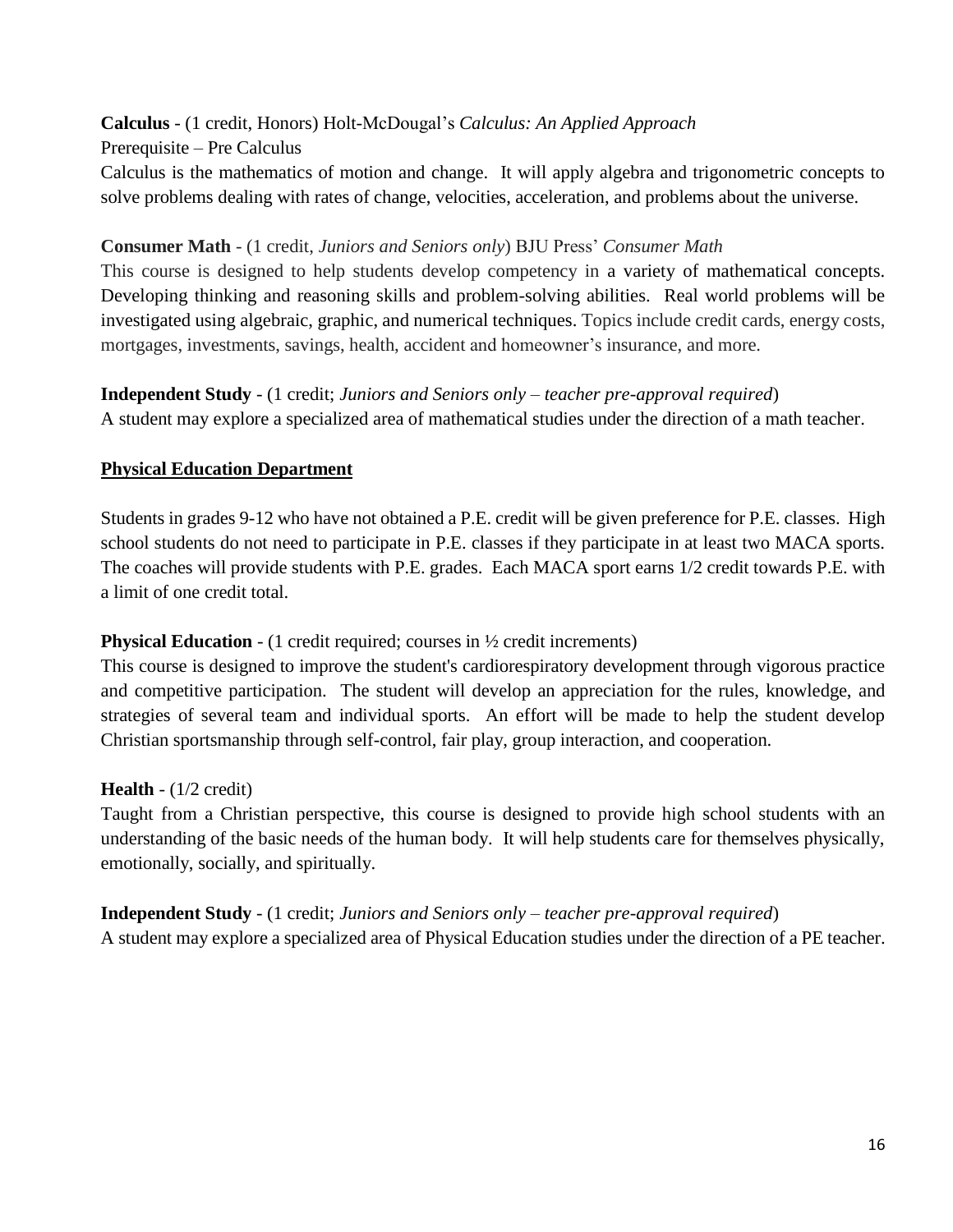#### **Science Department**

#### **Integrated Physics & Chemistry** - (1 credit) BJU Press Physical Science

The purpose of this course is to give students a beginning knowledge of physical science. In this course, a student will be exposed to physics and chemistry concepts. This course provides a quality foundation as well as developing laboratory skills for students who will take biology, chemistry, and physics.

#### **Biology** - (1 credit) BJU Press' *Biology A and B*

Prerequisite – Integrated Physics & Chemistry, passage of the Biology entrance exam, or teacher recommendation

Students will investigate biology at a molecular, cellular and macrobiological level through hands-on demonstrations, lab activities and various research projects. This includes information on the attributes of life, basic biochemistry, major metabolic process (photosynthesis, respiration, etc.), genetics and classification. The second half of the course is spent exploring the various living organisms in the kingdoms including bacteria, protists, fungi, plants and animals. Students will become familiar with the scientific process as well as learn good research and science writing habits. **This course is required for graduation.**

#### **Chemistry** - (1 credit) BJU Press' *Chemistry*

Prerequisites - Algebra I and Biology; enrolled concurrently in Algebra II or completed or teacher recommendation

Students will investigate various facets of chemistry through hands-on demonstrations, lab activities and various research projects. They will also learn an appreciation for the history of chemistry and chemical research by examining the development of the atomic model and the Periodic Table. Topics in this course include, but are not limited to, unit analysis (the mole), stoichiometry, gas laws, solutions and acid/base chemistry.

#### **Anatomy & Physiology** - (1 credit, Honors) Elsevier Mosby's *The Human Body in Health and Disease* Prerequisite – 85 or higher in Biology and/or teacher recommendation

Students will develop an understanding of the function of the human body as a whole by examining the various organ systems that make it up. For each system, the anatomical structures will be studied, but the physiological function of those structures will also be explored by examining the various disorders and diseases associated with these organ systems. Students will gain some hands-on experience with anatomical structures through dissection and procedures, such as measuring blood pressure.

#### **Physics** - (1 credit, Honors) BJU Press' *Physics*

Prerequisites – 85 or higher in Biology and Algebra II; enrolled concurrently in Pre-Calculus or completed Pre-Calculus; or teacher recommendation

Students will study the fundamental laws of physics through a math based practical application of physics to real-world problems. The course includes hands-on demonstrations, lab activities and various research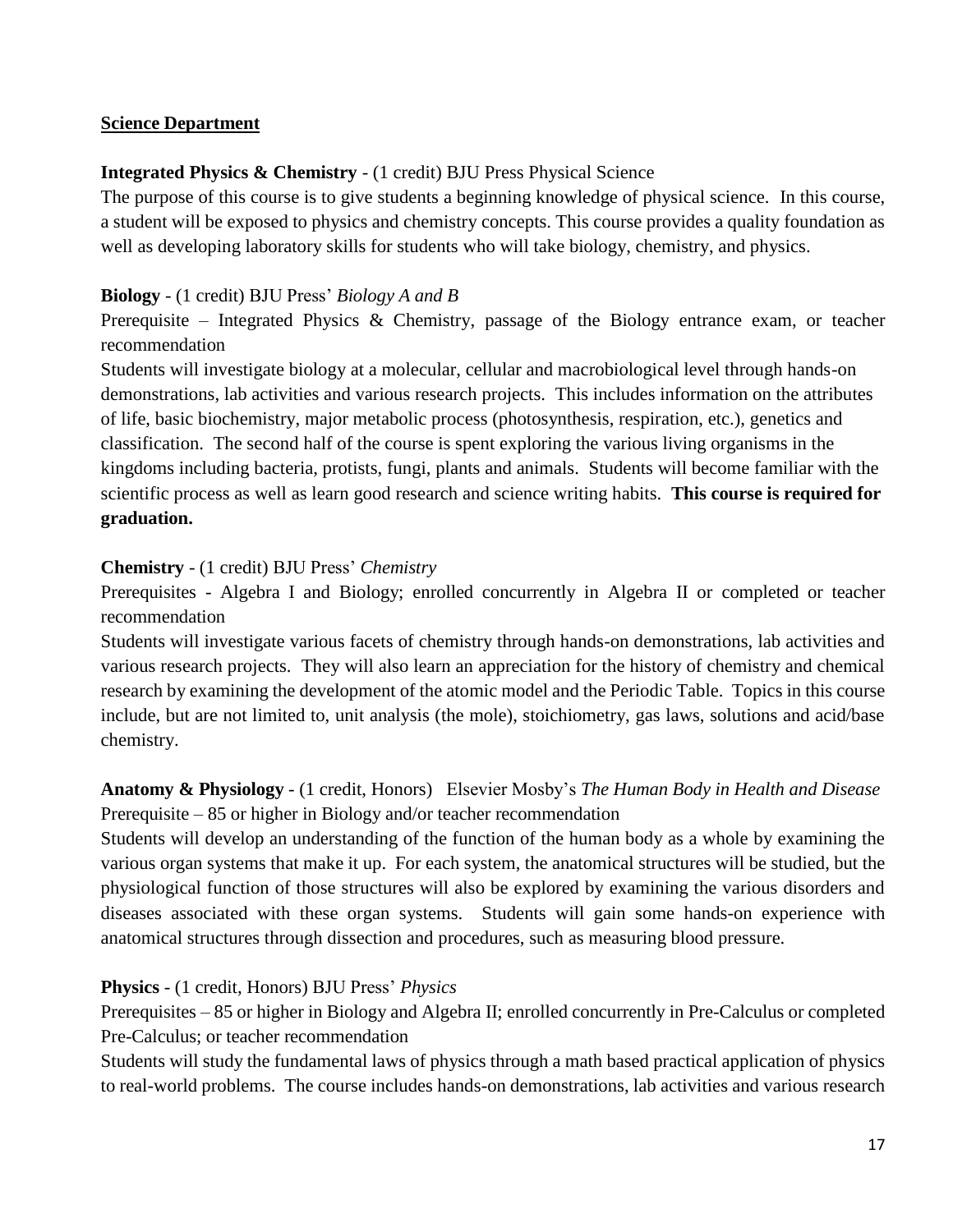projects so that students can gain a more independent approach to the design of scientific research projects. Topics covered in this course include kinematics, dynamics, Newton's laws, work, power and a variety of others. Unlike the Integrated Chemistry and Physics class offered, this course goes beyond the fundamental concepts of physics.

**Independent Study** - (1/2 credit per semester; *Juniors and Seniors only – teacher pre-approval required*) A student may explore a specialized area of science under the direction of a Science instructor.

#### **Social Studies Department**

#### **American Government** - (1 credit, Regular & Honors) BJU Press' *American Government, A Christian Manifesto,* and *The 5000 Year Leap*

The students will learn of the men who founded our nation, the biblical foundation upon which our country is established, and how our government compares to other governments throughout history. Students will also take an in-depth look at our Constitution and founding documents and the functions of our current Government. **This course is required for graduation.**

#### **World History** - (1 credit) BJU Press' *World History*

This student will examine the rise of civilization from a biblical, Creationist viewpoint. The students will also study the Greco-Roman Empires, the dominance of the Roman Catholic and Muslim religions during the Middle Ages, the Reformation, and the Renaissance. The Age of Discovery and Enlightenment will also be studied so as to gain an understanding of the establishment and importance of the modern world, the New World and the American founding. **This course is required for graduation.**

#### **U.S. History** - (1 credit, Regular & Honors) BJU Press' *U.S. History*

The course of study will cover the history of the United States from the Civil War to the present day. An emphasis will be placed on our Christian heritage and the many biblical principles found in our early history. Attention will also be given to the forces leading to the Civil War, the Progressive era, and Depression era; the involvement of the United States in the two World Wars; and the post-WW II stalemate between the U.S. and the U.S.S.R. **This course is required for graduation.**

# **HIS 201 – U.S. History I (1600-1877)** – (1 credit ) (Seniors Only, one semester course) Dual

Enrollment College Credit Course for Qualifying Students

America traces its national existence back to a European experiment that had many different purposes from economic enterprise to religious utopianism. This class will trace the history of the United States from its founding through its revolution of independence to its near collapse in the Civil War. Following a chronological scheme, students will focus on the persistent themes in American society, economics, and politics in addition to recognizing the innovation associated with America's growth. This course will transfer to many colleges and universities as part of general studies requirements.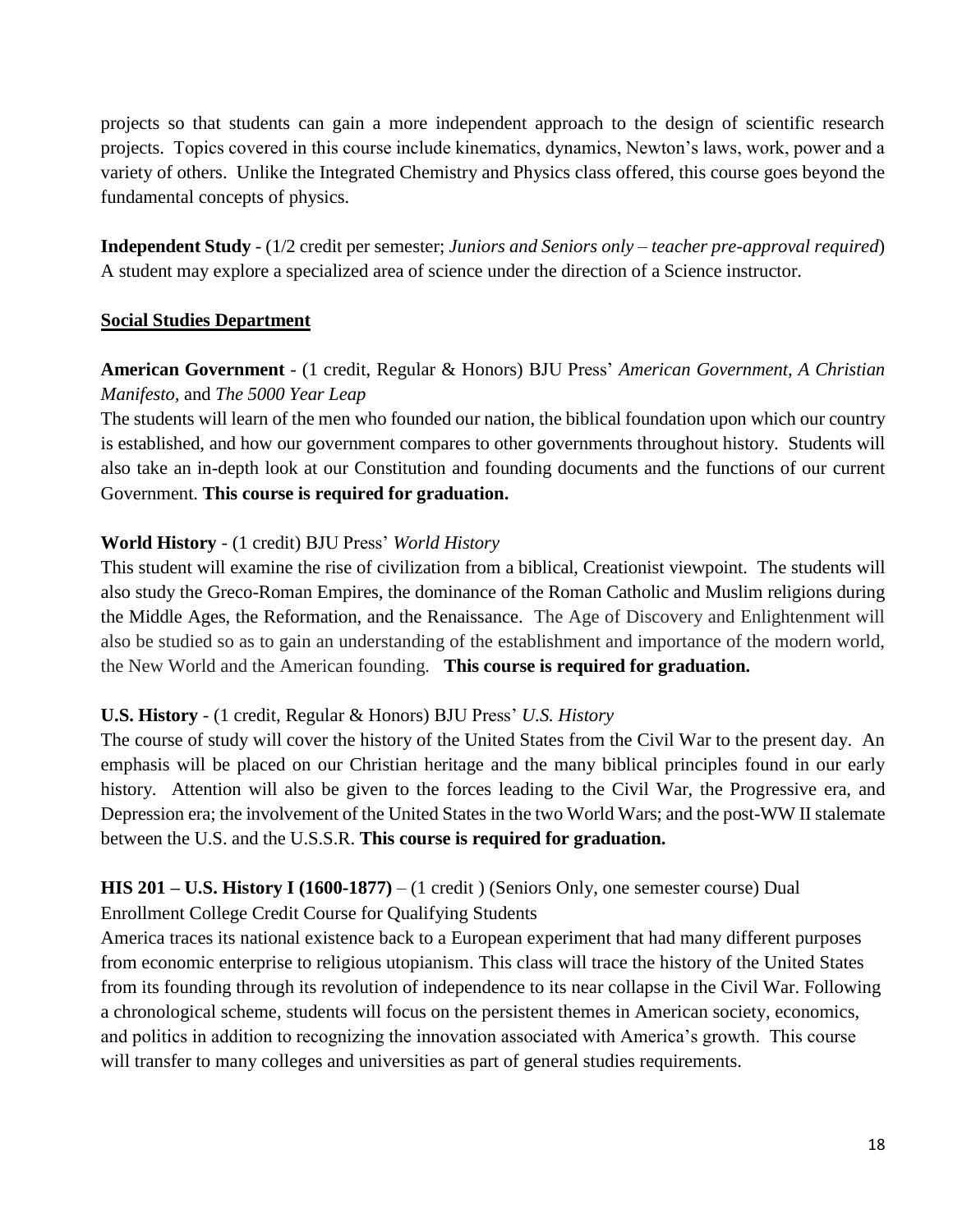**Independent Study** - (1 credit; *Juniors and Seniors only – teacher pre-approval required*) A student may explore a specialized area of social studies under the direction of a social studies teacher.

#### **Technology Department**

#### **Computer Science 1**

Geared primarily towards providing high school students with the foundational skills necessary for success in MACA's digitally enhanced learning environment. Students will develop advanced word processing, presentation, and spreadsheet skills, as well as intermediate website development and graphic design skills. Students will learn "digital citizenship" principles while using social media tools including Blogger, Twitter, and Google+, and will begin developing a digital portfolio and "positive digital footprint" using online tools such as LinkedIn.

#### **Computer Science 2**

Geared primarily towards preparing students for life after graduation from MACA. An emphasis is placed on becoming a highly adaptable user of technology who is able to intuitively develop and apply solutions in various known and unknown scenarios using cloud/web based tools. Students will develop advanced website development, graphic design, and project management skills, as well as basic programming skills. Students will continue to build on their digital portfolio and "positive digital footprint" using social media tools including Blogger, Twitter, and Google+, for the purpose of positioning themselves for college and career opportunities. Prerequisite: Computer Science 1

#### **Technology Assistant (IT)** - (1 credit)

#### Prerequisite: Computer I and teacher approval

A technology assistant works within classrooms during an assigned class period as a trouble-shooter for technology-based issues. The assignments will be given by the Technology Manager. The IT will focus on iPad questions and concerns for both staff members and fellow students. The IT will also work on application downloads, updates, and other maintenance items. All candidates must be interviewed and preapproved by the Technology Manager.

#### Web Design & Development I and II (1 credit)

Prerequisite: Computer I and special permission from the Technology Manager

This course curriculum is a study of the design, creation, and maintenance of web pages and websites. Students will learn how to critically evaluate website quality and create and maintain qualify web pages; learn about web design standards and why they are important; and learn to create and manipulate images. The skills learned will be utilized to create and maintain new websites for MACA and MABC.

#### **Independent Study** - (1 credit; *Juniors and Seniors only – teacher pre-approval required*)

A student may explore a specialized area of technology studies under the direction of a technology teacher.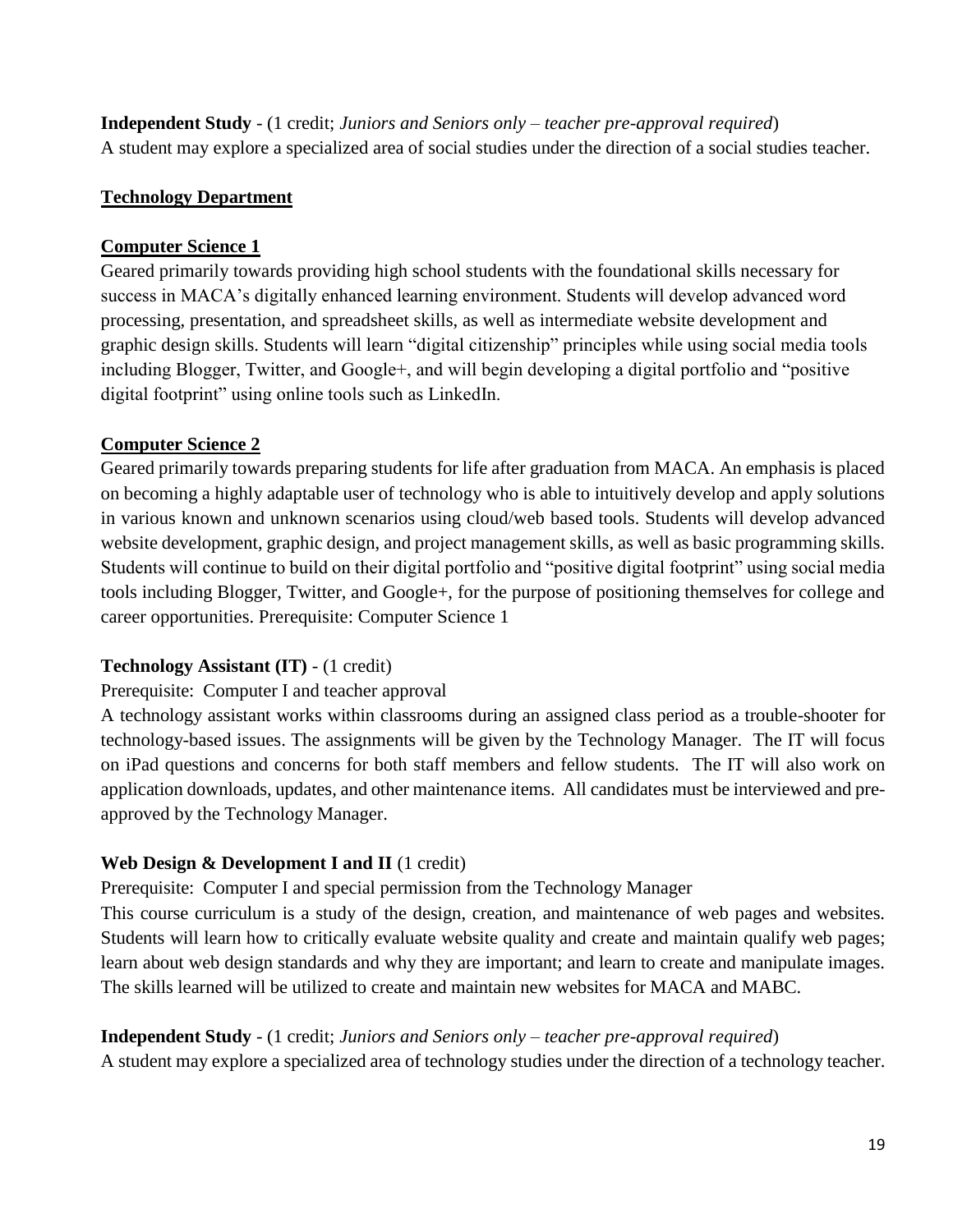#### **High School Electives and Education Enrichment Program (EEP) Classes**

Electives are offered according to student demand, teacher availability, and scheduling accommodations. Students must earn at least one credit in Fine Arts and one-half credit in Health and Communication to graduate. **MACA reserves the right to not offer an elective if there is not sufficient interest.**

#### **Fine Arts Electives**

#### **HS Studio Art** - (1 credit)

Studio art is designed to give the students experience with a variety of media, as well as exposure to the major movements in the field of art. Students will learn to create with the elements of art (line, shape, color, value, texture, space, and form), as well as demonstrate a knowledge and appreciation of art styles and composition

#### **HS Band – (**1 credit**)**

Students learn the techniques of playing instruments, working to develop ensemble and solo performances. Tonal quality and technical facility are developed. Students discuss and constructively comment on their own performances and on the performances of the band. Students will be asked to perform outside of normal class hours for programs and chapels. **This is a combined middle school high school/course.**

#### **Journalism** – (1 credit)

(Logistics of Journalism) This course is designed for students interested in journalism and developing their skills as a writer. The course explores various topics including the "nuts and bolts" of reporting and writing, content issues, ethical responsibility, interviewing skills and basic vocabulary. Students will learn the fundamentals of news, feature, editorial and sports writing. Students will create a variety original stories using differing structures and writing techniques. Students will also collaborate to publish a monthly school newspaper.

#### **Yearbook** – (1 credit)

In this course, students will gain skills in one or more of the following areas: design, advanced publishing techniques, copy writing, editing and photography while producing a creative, innovative yearbook which records school memories and events. There is an emphasis on journalism skills in this class. Participants gain useful, real world skills in time management, marketing, teamwork and design principles.

#### **Other Electives**

#### **Communication** - (1/2 credit)

Communication is a one semester course which includes discussions of the communication process, audience analysis and public speaking guidelines. Students demonstrate the assimilation of these abilities through specific exercises, written assignments, group activities, speech performances, constructive